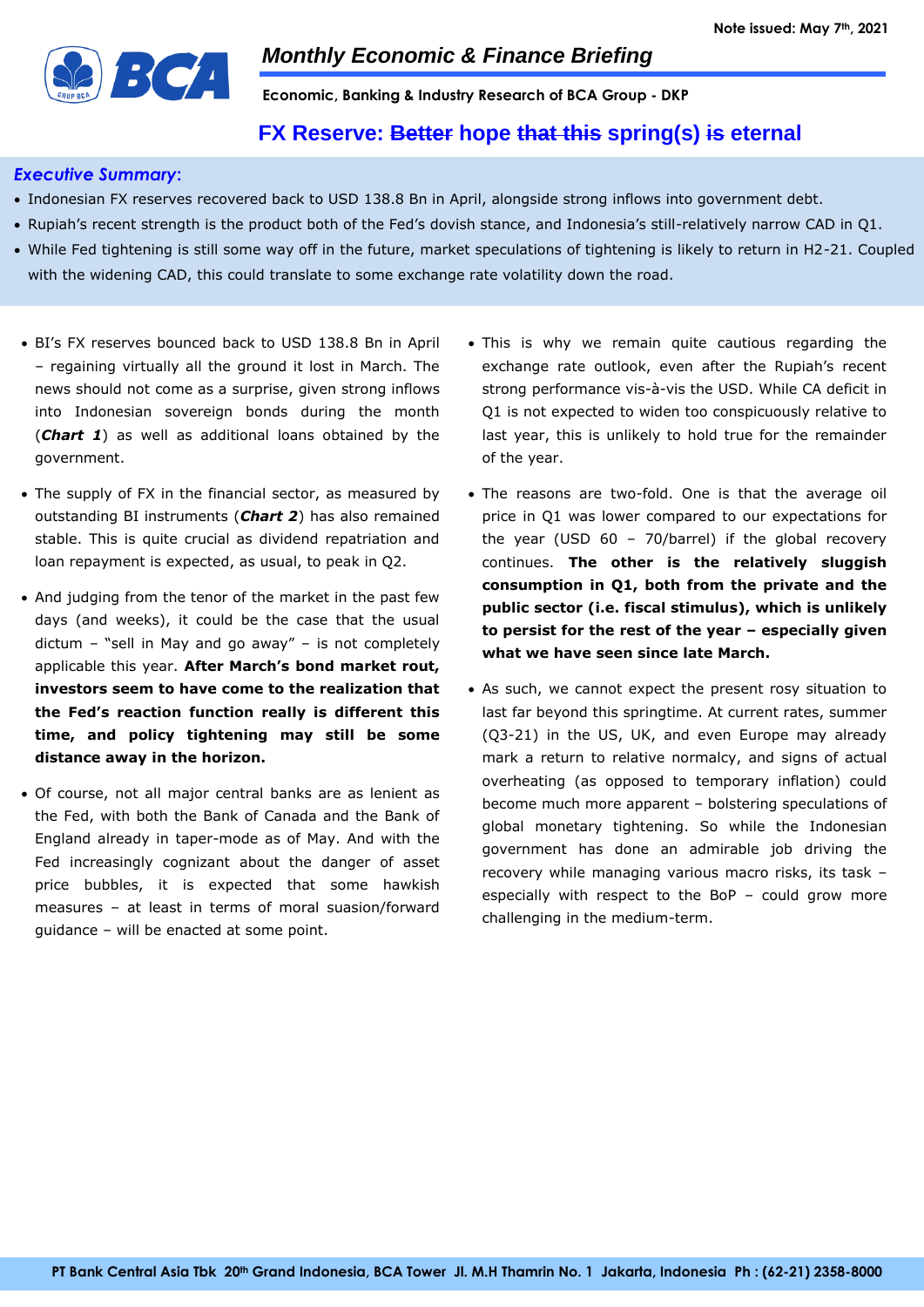

**0**

**2**

**Source: BI** 

**4**

# **Chart 1. Foreign capital return to Indonesian sovereign bonds, following two consecutive months of outflows**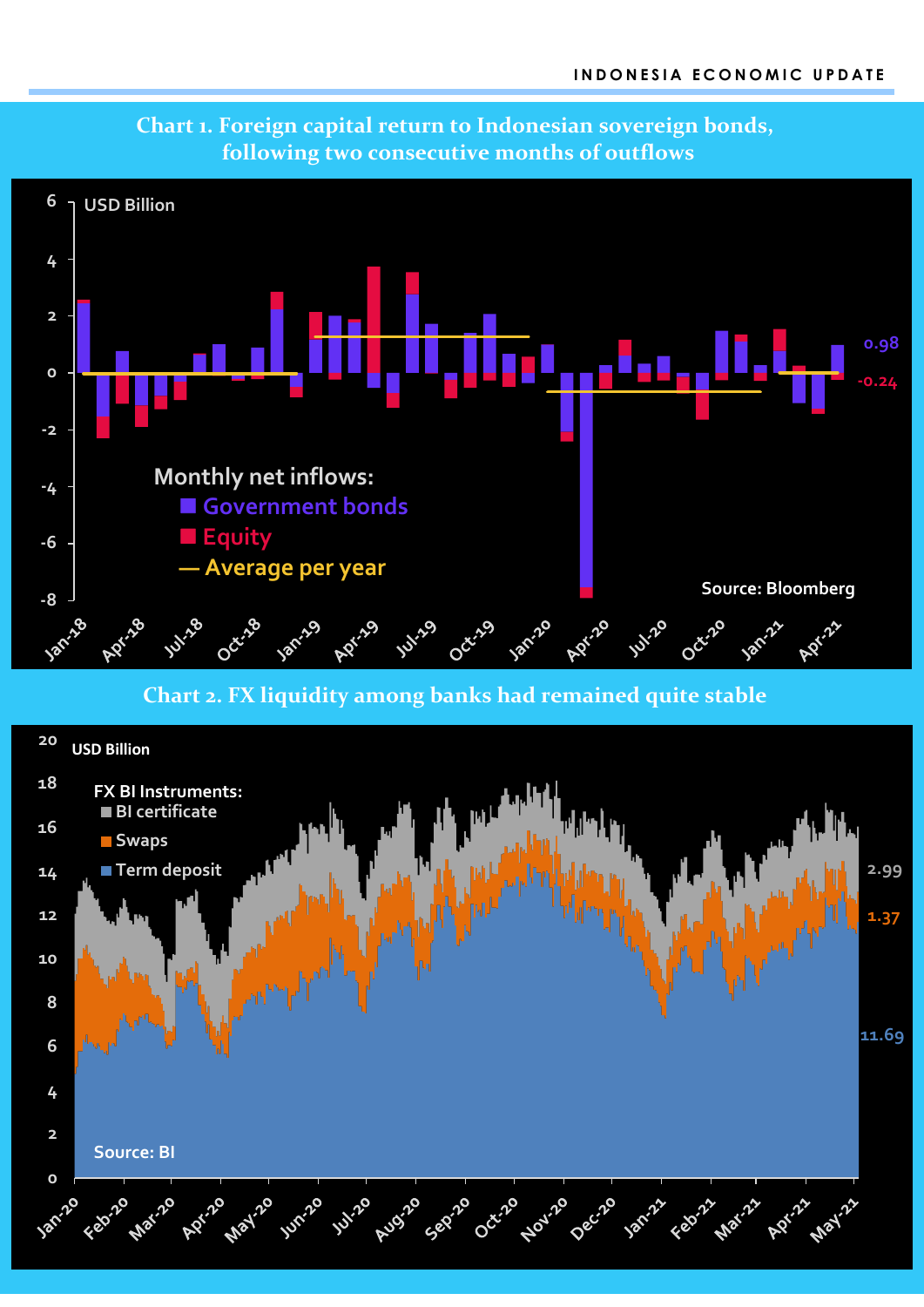# **Selected Recent Economic Indicators**

| <b>Key Policy Rates</b> | Rate $(% )$ | Last<br><b>Change</b> | <b>Real Rate</b><br>(9/6)   | <b>Trade &amp;</b><br><b>Commodities</b> | 6-May    | $-1$ mth   | Chg<br>(%) |  |  |  |
|-------------------------|-------------|-----------------------|-----------------------------|------------------------------------------|----------|------------|------------|--|--|--|
| <b>US</b>               | 0.25        | $Mar-20$              | $-2.35$<br>Baltic Dry Index |                                          | 3,212.0  | 2,072.0    | 55.0       |  |  |  |
| UK                      | 0.10        | Mar-20                | $-0.60$                     | S&P GSCI Index                           | 518.9    | 464.3      | 11.7       |  |  |  |
| EU.                     | 0.00        | $Mar-16$              | $-1.60$                     | Oil (Brent, \$/brl)                      | 68.1     | 62.2       | 9.6        |  |  |  |
| Japan                   | $-0.10$     | $Jan-16$              | 0.10                        | Coal (\$/MT)                             | 95.9     | 89.0       | 7.8        |  |  |  |
| China (lending)         | 4.35        | $Oct-15$              | 3.95                        | Gas (\$/MMBtu)                           | 2.90     | 2.38       | 21.8       |  |  |  |
| Korea                   | 0.50        | $May-20$              | $-1.80$                     | Gold (\$/oz.)                            | 1,815.2  | 1,728.3    | 5.0        |  |  |  |
| India                   | 4.00        | $May-20$              | $-1.52$                     | Copper (\$/MT)                           | 10,095.5 | 8,794.5    | 14.8       |  |  |  |
| Indonesia               | 3.50        | Feb-21                | 2.08                        | Nickel (\$/MT)                           | 17,912.3 | 16,167.5   | 10.8       |  |  |  |
| <b>Money Mkt Rates</b>  | 6-May       | $-1$ mth              | <b>Chg</b>                  | CPO (\$/MT)                              | 1,129.2  | 1,001.0    | 12.8       |  |  |  |
|                         |             |                       | (bps)                       | Rubber (\$/kg)                           | 1.69     | 1.63       | 3.7        |  |  |  |
| <b>SPN (1M)</b>         | 4.00        | 2.87                  | 112.9                       | <b>External Sector</b>                   | Mar      | <b>Feb</b> | Chg        |  |  |  |
| <b>SUN (10Y)</b>        | 6.41        | 6.62                  | $-20.9$                     |                                          |          |            | (%)        |  |  |  |
| INDONIA (O/N, Rp)       | 2.79        | 2.79                  | $-0.0$                      | Export (\$ bn)                           | 18.35    | 15.26      | 20.3       |  |  |  |
| JIBOR 1M (Rp)           | 3.56        | 3.56                  | $-0.3$                      | Import (\$ bn)                           | 16.79    | 13.27      | 26.6       |  |  |  |
| <b>Bank Rates (Rp)</b>  | Feb         | Jan                   | Chg                         | Trade bal. (\$ bn)                       | 1.57     | 1.99       | $-21.3$    |  |  |  |
|                         |             |                       | (bps)                       | Central bank reserves                    | 137.1    | 138.8      | $-1.23$    |  |  |  |
| Lending (WC)            | 9.23        | 9.27                  | $-4.29$                     | (\$bn)                                   |          |            |            |  |  |  |
| Deposit 1M              | 3.88        | 4.05                  | $-16.69$                    | <b>Prompt Indicators</b>                 | Mar      | Feb        | Jan        |  |  |  |
| Savings                 | 0.83        | 0.84                  | $-0.97$                     |                                          |          |            |            |  |  |  |
| <b>Currency/USD</b>     | 6-May       | $-1$ mth              | Chg (%)                     | Consumer confidence<br>index (CCI)       | 93.4     | 85.8       | 84.9       |  |  |  |
| <b>UK Pound</b>         | 0.720       | 0.719                 | $-0.08$                     | Car sales (%YoY)                         | 10.5     | $-38.2$    | $-34.2$    |  |  |  |
| Euro                    | 0.829       | 0.847                 | 2.13                        |                                          |          |            |            |  |  |  |
| Japanese Yen            | 109.1       | 110.2                 | 1.00                        | Motorcycle sales                         | $-7.2$   | $-30.8$    | $-14.7$    |  |  |  |
| Chinese RMB             | 6.464       | 6.567                 | 1.59                        | (%YoY)                                   |          |            |            |  |  |  |
| Indonesia Rupiah        | 14,319      | 14,515                | 1.37                        | Cement sales (%YoY)                      | 10.9     | 0.7        | $-5.9$     |  |  |  |
| <b>Capital Mkt</b>      | 6-May       | $-1$ mth              | Chg (%)                     |                                          |          |            |            |  |  |  |
| JCI                     | 5,970.2     | 5,970.3               | $-0.00$                     | <b>Manufacturing PMI</b>                 | Apr      | Mar        | <b>Chg</b> |  |  |  |
| DJIA                    | 34,548.5    | 33,527.2              | 3.05                        |                                          |          |            | (bps)      |  |  |  |
| <b>FTSE</b>             | 7,076.2     | 6,737.3               | 5.03                        | <b>USA</b>                               | 60.7     | 64.7       | $-400$     |  |  |  |
| Nikkei 225              | 29,331.4    | 30,089.3              | $-2.52$                     | Eurozone                                 | 63.3     | 62.5       | 80         |  |  |  |
| <b>Hang Seng</b>        | 28,637.5    | 28,938.7              | $-1.04$<br>Japan            |                                          | 53.6     | 52.7       | 90         |  |  |  |
| Foreign portfolio       | Apr         | Mar                   | <b>Chg</b>                  | China                                    | 51.9     | 50.6       | 130        |  |  |  |
| ownership (Rp Tn)       |             |                       | (Rp Tn)                     | Korea                                    | 54.6     | 55.3       | $-70$      |  |  |  |
| <b>Stock</b>            | 1,892.9     | 1,878.6               | 14.30                       | Indonesia<br>54.6<br>53.2<br>140         |          |            |            |  |  |  |
| Govt. Bond              | 964.6       | 951.4                 | 13.20                       |                                          |          |            |            |  |  |  |
| Corp. Bond              | 28.5        | 28.9                  | $-0.37$                     |                                          |          |            |            |  |  |  |

Source: Bloomberg, BI, BPS

Notes:

\*Previous data

\*\*For change in currency: **Black** indicates appreciation against USD, **Red** indicates depreciation

\*\*\*For PMI, **> 50** indicates economic expansion, **< 50** indicates contraction